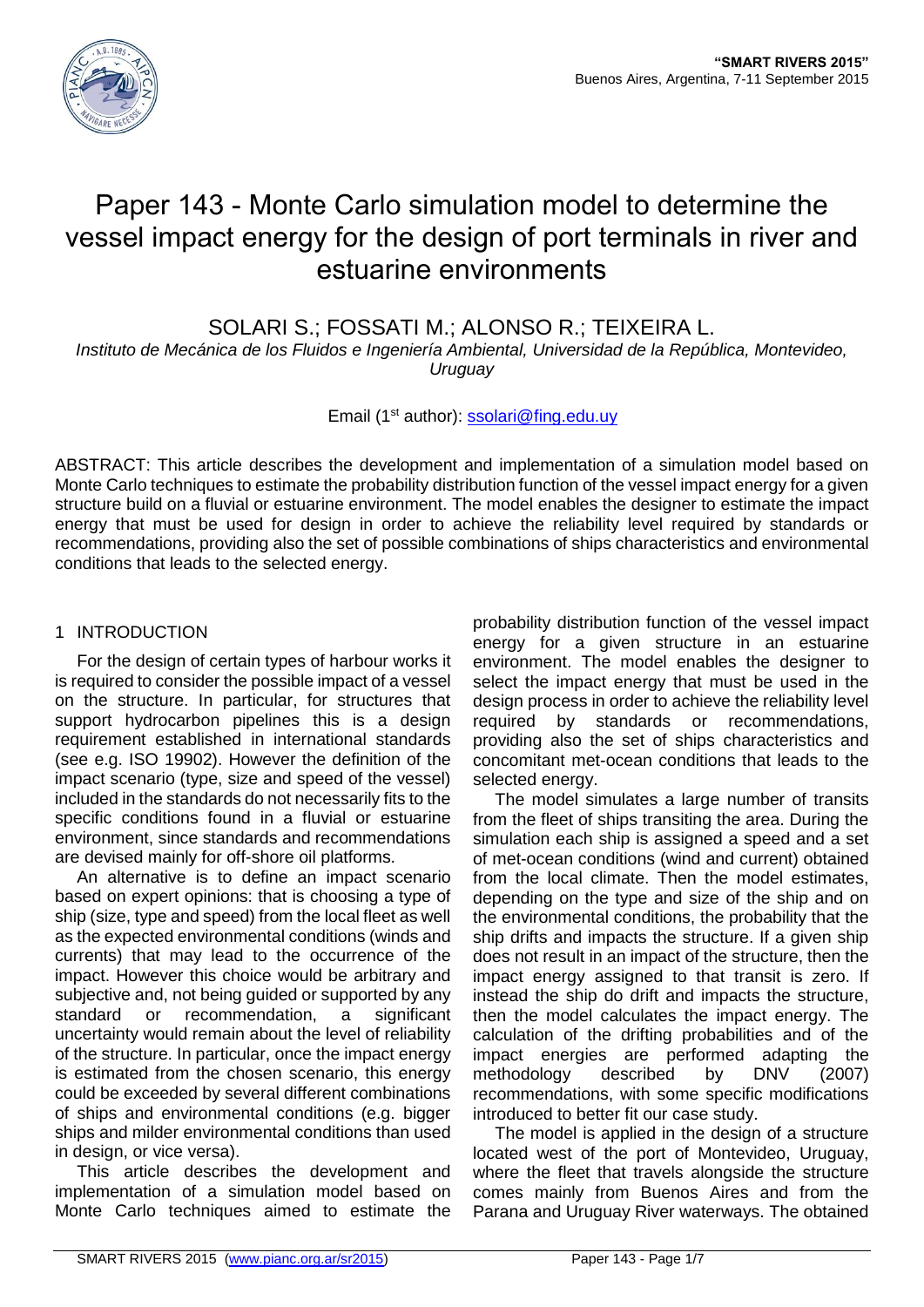

results show: (1) the usefulness of the model for optimizing the impact energy used in the design of the structure, and (2) that the definition of design scenarios based on expert judgment may result misleading in terms of the expected reliability of the structure.

#### 2 OBJECTIVE

The objective is to establish the design impact energy for an offshore structure that will be located in the vicinity of the port of Montevideo, which aims to support hydrocarbon pipelines.

Given the location of the structure, one of the threats to be considered for its design is the impact of a ship (see e.g. ISO 2007, DNV 2010). For this particular structure it was found that this threat is the one that ultimately determines the main dimensions of the structure, so its correct definition and characterization is of paramount importance.

The procedure used to characterize this threat in terms of the design impact energy is described next.

#### 3 BACKGROUND

DNV (2010) defines three scenarios that may lead to a collision between a vessel and an off-shore structure, namely:

- *DNV\_S1*: Collision of ships in transit in the vicinity of the platform, either in a predefined shipping lanes or in transit with random directions.
- *DNV\_S2*: Drifting of vessels that were standing by close to the platform.
- *DNV\_S3*: Impact from a supply vessels approaching the platform.

Taking these scenarios as a reference, the following scenarios or working hypotheses are analysed here:

*S1: Impact of a ship in transit that deviates from its predefined route.* To the south of the structure there is a shipping lane for ships in route from/to Montevideo to/from several ports in Uruguay, Argentina and Paraguay. It is not expected to have ships running in random directions in the vicinity of the structure.

*S2: Impact of a ship drifting towards the structures due to machinery breakdown*. In this case there is neither an anchoring area nor a standby vessel close to the structure, as assumed in scenario *DNV\_S2*. However it is assumed here that there is a chance of a machinery breakdown of one of the ships in transit on the shipping lane located to the south of the structure, and that, if wind are current conditions are unfavourable, this drifting ship may impact the structure.

*S3: Ship approaching the structure for inspection and/or maintenance purposes.* While the structure is

not expected to receives ships on a regular basis, as is the case for manned platforms considered in *DNV\_S3* as well as on ISO (2007,2010), NORSOK (2007) and API standards (as referenced in DNV 2012), it is anticipated that there will be occasional traffic of small ships, for the inspection and maintenance of the structure.

*S4: Minor drifting objects*.

Not all proposed scenarios are equally relevant to the design of the structure.

In the case of *S3*, it is anticipated that inspection and maintenance vessels will be of about 50 tons, and that such activities will be conducted under mild met-ocean conditions, so that the impact associated with this scenario is characterized by assuming a *high energy impact* (as defined in DNV 2007) equivalent to that defined in *DNV\_S3*, with an approach speed of 2 m/s, in agreement with what is proposed in ISO (2007) and NORSOK (2007).

For *S4* it is sufficient to include some protective elements that prevent smaller objects from impacting critical elements supported by the structure (as pipelines, etc.).



Figure 1: Scheme of the calculation methodology for the impact probability under scenario *S1* (taken from DNV 2007).

The probability of a collision occurring under scenario *S1* depends on the number of transits that take place on the shipping lane located at the south of the structure, on the distance between the axis of the shipping lane and the structure, and on the dispersion of the transits around the axis (see figure 1). For this case study it has been determined (calculation not shown here) that the likelihood of a collision under this scenario is reduced to negligible values by slightly moving the shipping lane to the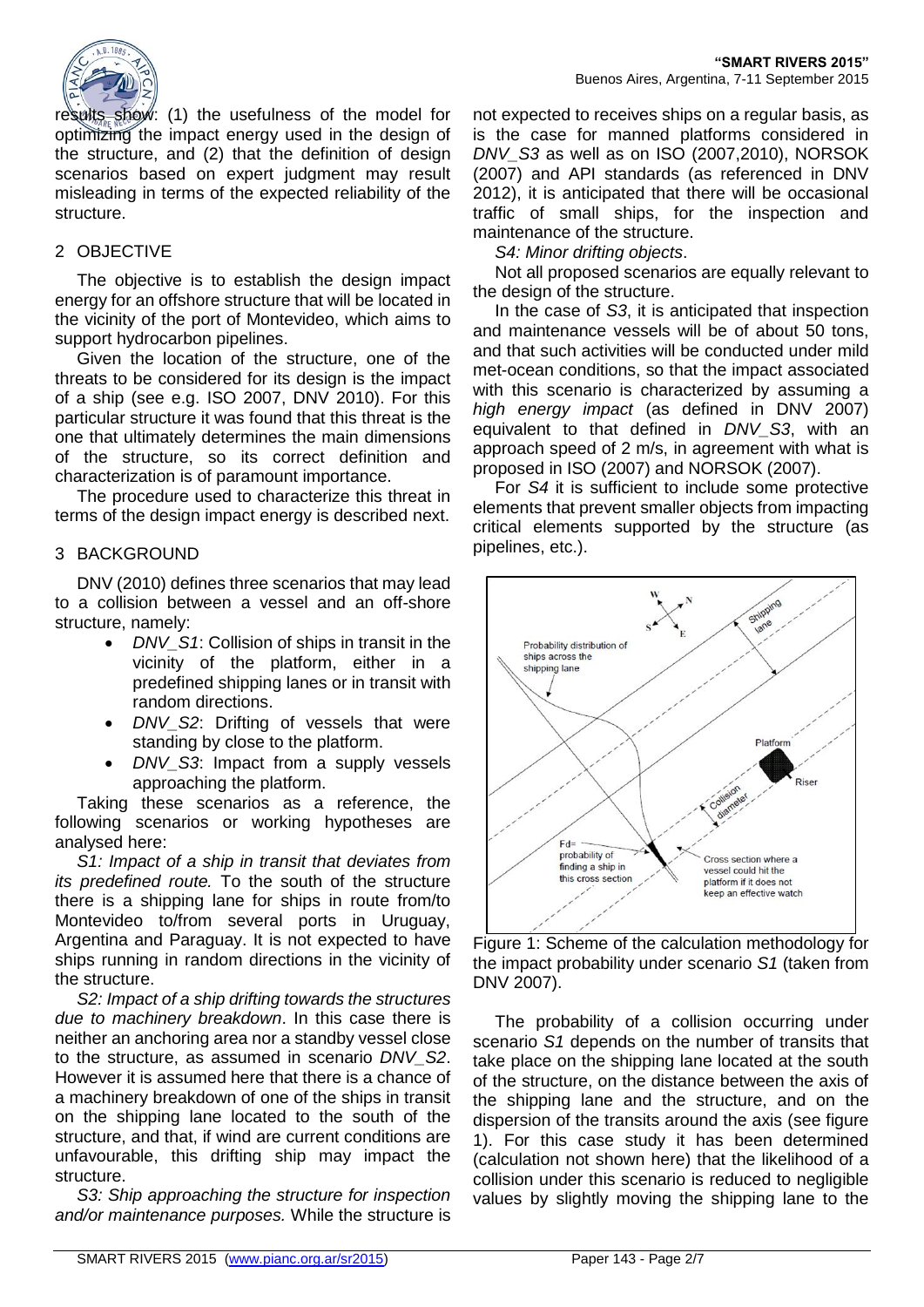

so po further analysis is performed for S1

Regarding scenario S2, it is clear that conditions defined for scenario DNV S2 do not apply here. For scenario DNV S2 (see DNV 2007) it is assumed that machinery breakdown occurs for a particular type of vessel, that is in standby next to the platform, and that a hurricane wind speed occurs with the vessel located upwind of the platform. On the other hand, it is no straightforward to establish whether the probability of a machinery breakdown and drifting to collision of a passing vessel is negligible under scenario *S2*, nor to estimate how this probability is affected by moving the shipping lane further to the south. Moreover, it is neither straightforward to define collision characteristic (type of ship, drifting speed and, ultimately, impact energy) in case of occurring a collision.

Therefore we proceed to develop a simulation model for calculating the probability of occurrence of a collision under scenario *S2*, and for estimating impact energies reached as well as the conditions in which they occur.

# 4 SIMULATION MODEL

# *4.1 Introduction*

Section 5.4.2.3 of DNV (2007) establish that the probability of a platform being collided by a standby vessel that drifting due to a machinery breakdown is calculated as (scenario *DNV\_S2*):

# $F_{collision} = NP_1(P_2T)P_3P_{riser}$

where *N* is the number of standby ships per year; *P<sup>1</sup>* is the geometric probability of impacting the platform, estimated as *(W+0,5(B+L))/(2πR)*, being *W* the diameter of the platform, *B* the width of the vessel, *L* its length and *R* the radius of the standby zone; *P<sup>2</sup>* is the hourly probability of machinery breakdown of the ships; *T* is the number of hours per year that a vessel is the vicinity of the platform; *P<sup>3</sup>* is the probability of failure to correct the situation (normally taken as 1), and *Priser* is the probability of hitting the riser given a hit with the platform (in this case equal to 1 since we are estimating the probability of hitting the structure).

According to DNV (2007), in this calculation it is assumed that the standby vessel is always upwind of the platform, and that the drifting speed is 3% to 5% of the wind speed, with the wind speed being 32.6 m/s, corresponding to hurricane conditions.

In this study the above formulation is modified for the estimation of the probability of occurrence of an impact energy greater than  $E<sub>D</sub>$ , being  $E<sub>D</sub>$  the impact energy used for the design of the structure, under scenario *S2*, that is: drifting vessels are not standby vessels but vessels in transit on the shipping lane located to the south of the structure.

# 4.2 *Methodology*

The methodology developed to calculate the probability of exceeding a given impact energy *E<sup>D</sup>* is based on the use of Monte Carlo simulation techniques.

Starting from the information regarding the fleet that transits on the shipping lane located in the vicinity of the structure, several transits are are randomly simulated. For every transit ship dimensions and met-ocean conditions are simulated, accordingly to the fleet information and the local climate, respectively.

The probability of occurrence of a collision *Prob(Impact | Transit)* is estimated based on the ship dimensions, on its transit speed and on the wind direction (see section 4.3). A uniformly distributed U(0,1) random number is then generated. If it is higher than the estimated probability, then there is no impact for the given transit and the impact energy for this transit is zero. Otherwise the collision occurs and we proceed to estimate the impact energy as a function of the ship characteristics, and of the wind and current speeds, as described on section 4.4.

Once simulated a high number of transits, the probability distribution of the impact energy is calculated and, from it, the return period (or annual probability) of the impact energy used for the design of the structure is estimated (see section 5.1). Additionally, typical impact conditions are identified from the simulations (i.e. size of the ship and concomitant met-ocean conditions).

#### 4.3 *Probability of an Impact given a Transit; Prob(Impact | Transit)*

It is assumed that the impact can only happen if the ship is upwind of the structure. The time that the ship is upwind of the structure is calculated based on the angle between the wind direction and the lane direction and on the size and speed of the ship (see Figure 3) according to the following expression:

$$
T_{upwind} = (W + L)/(v_s \cos(\theta_{wind} - \theta_{lane}))
$$

where *W* is the characteristic diameter of the structure, *L* is ship length (randomly simulated for each transit) and *v<sup>s</sup>* is the ship speed in m/s, randomly simulated from an uniform distribution  $U(4.8)$ .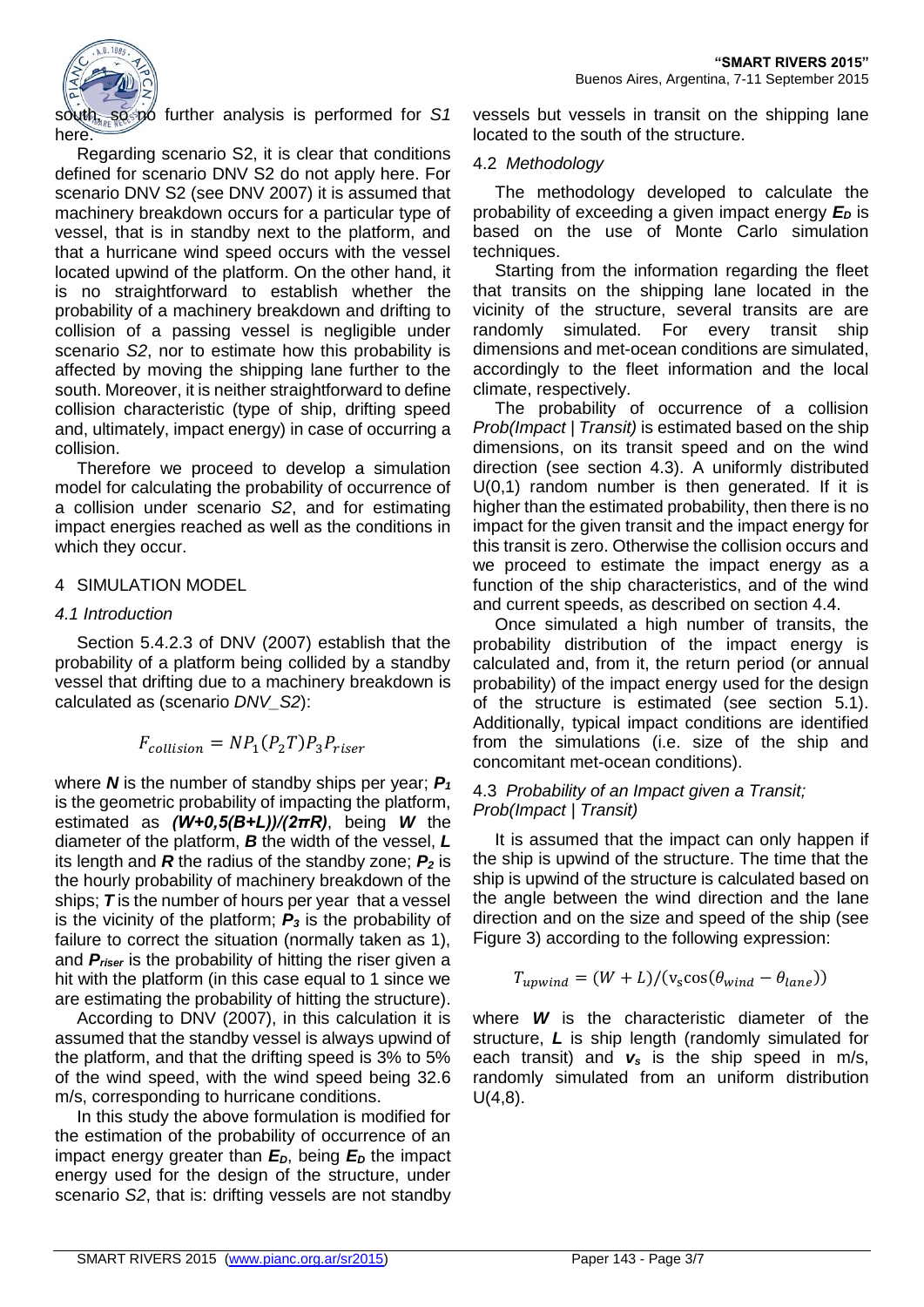



Figure 3: Scheme of the calculation of the time during which the ship is upwind of the structure, for a W wind (top) and for a SW wind (bottom). Shipping lane is represented by the green line, structure represented by red square, ship represented by yellow rectangle and collision drifting trajectories represented by red shadow.

The probability of an impact given a transit is then calculated as:

$$
Prob(Impack | Transit) = \frac{P_{f,hourly}C_ST_{upwind}}{3600}
$$

where *Pf,hourly* is the machinery breakdown probability in an hour, that in the absence of specific information is taken as 2x10-5 (DNV 2007), *C<sup>s</sup>* is a factor used to penalize (increase failure probability) certain types of ships (see section 5) and *Tupwind*/3600 is the time in hours that the ship is upwind of the structure.

#### *4.4 Calculation of the impact energy given a collision*

In case there is a collision, the impact energy of the collision is calculated by means of:

$$
E_I = \frac{1}{2} M C_a v^2
$$

where *M* is the mass of the ship, *Ca* is the addedmass coefficient and *v* is the drifting speed of the ship.

According to ISO (2007) the added–mass coefficient *Ca* is 1.4 for a 5,000 ton supply vessel, being higher for smaller vessels (e.g. 1.6 for a 2,500 ton ship). According to ROM 2.0-11 (Puertos del Estado 2011) the added-mass coefficient used for estimating berthing energy is between 1.5 and 1.8, depending on the under keel clearance.

Here, the added-mass coefficient *Ca* used in calculating the impact energy is given in figure 4. For vessels over 5,000 ton *Ca* is 1.4. For vessels under 5,000 ton *Ca* decreases linearly, being 1.6 for a 2,500

ton vessel. Figure 5 shows de distribution of the total mass (*MCa*) for the design fleet, considering only ships with draft under 6.5 m, since those are the only ships that can reach the structure.

Drifting speed of the ship is estimated based on wind and current speeds, by means of:

$$
v^{2} = (C_{w}V_{w,X} + V_{c,X})^{2} + (C_{w}V_{w,Y} + V_{c,Y})^{2}
$$

where  $C_w$  is a coefficient relating wind speed and drift speed that varies between 0.03 and 0.05 (DNV 2007), that is randomly generated for every transit from an uniform distribution U(0.03,0.05), *V<sup>w</sup>* is the wind speed, randomly generated from the local wind climate, *V<sup>c</sup>* is the current speed, randomly generated from the local currents climate estimated at the south of the structure, and subscripts *X* and *Y* refers to W-E and S-N components of the speeds.



Figure 4: *Ca* coefficient as a function of ships tonnage.



Figure 5: Probability distribution of the total mass (*MCa*) for the design fleet, considering only ships with draft under 6.5 m.

# 5 RESULTS

#### *5.1 Impact energy distribution*

The probability distribution of the impact energy is calculated by means of the model described on section 4. Here, towed barges coming from inland waterways are penalized by imposing Cs=10 (i.e. it is assumed that the drifting probability of a towed barge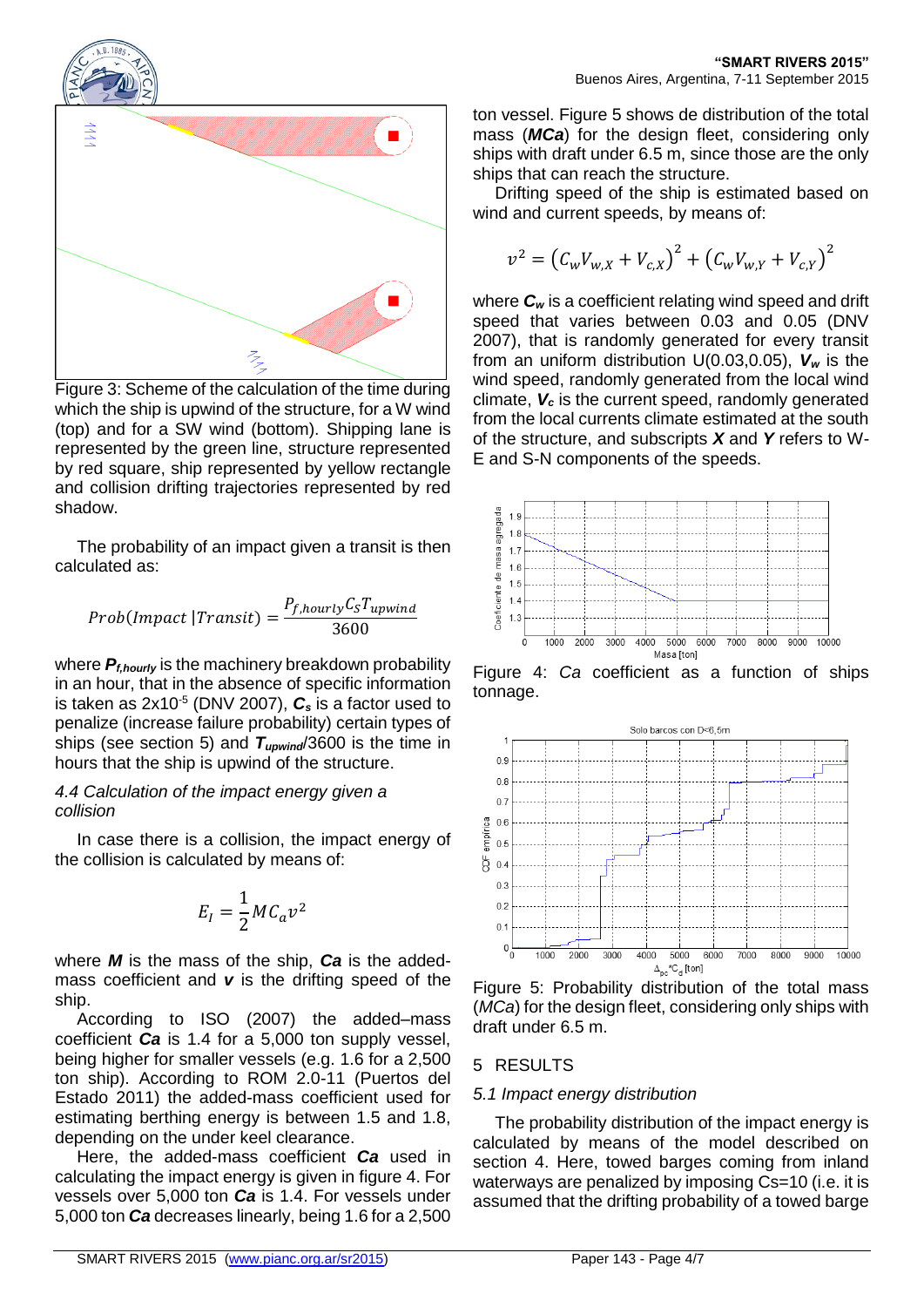

is ten times that of the self-propelled barges and ships).

One of the many possibilities given by the proposed model is that it allows to evaluate the probability of occurrence of the design impact energy ED under several fleet growth scenarios. Here, two scenarios are analysed, namely:

- (0) Current fleet
- (1) Future fleet (100% increase on the number of ships and 25% increase on the size of the ships)

Figure 6 shows the probability distribution of the impact energy, conditional to the occurrence of a collision, estimated for both scenarios. Table 1 summarizes results obtained when taking  $E_D=2.5$  MJ.

| Table 1: Annual probability of exceedance of $E_D$ for |  |
|--------------------------------------------------------|--|
| scenarios $(0)$ and $(1)$ .                            |  |

| <b>Scenario</b> | <b>Impact</b><br><b>Energy</b> | <b>Annual</b><br>exceedance<br>probability |
|-----------------|--------------------------------|--------------------------------------------|
|                 | Еn                             | 5.7 $\times 10^{-6}$                       |
|                 | Еn                             | $2.0 \times 10^{-5}$                       |



Figure 6: Probability distribution function of the impact energy, conditional to the occurrence of a collision, estimated for scenarios (0) and (1).

# *5.2 Sensitivity analysis*

The proposed model also facilitates performing a sensitivity analysis of the results against different factors involved. In this case the sensitivity of the probability of exceedance of the design impact energy ( $E_D$ ) is analysed by varying  $E_D$  and by varying the added-mass coefficient Ca. To this end the following probabilities are estimated:

(a) The probability of an impact exceeding more than 20% ED under scenarios (0) and (1) previously studied.

(b) The probability of exceeding ED if an addedmass coefficient Ca=1.8 is imposed irrespective of the size of the ships under scenario (0).

Obtained results are summarized on table 2, next.

| Table 2: Results obtained from the sensitivity |  |
|------------------------------------------------|--|
|------------------------------------------------|--|

| analysis   |               |                      |  |  |
|------------|---------------|----------------------|--|--|
| Scenario / | Impact        | <b>Annual</b>        |  |  |
| variation  | <b>Energy</b> | exceedance           |  |  |
|            |               | probability          |  |  |
| 0/a        | 1.2xFD        | 4.2 $\times 10^{-6}$ |  |  |
| 1/a        | 1.2xED        | $1.4 \times 10^{-5}$ |  |  |
|            | FD            | $8.3 \times 10^{-6}$ |  |  |

# *5.3 Characteristic impact conditions and concomitant met-ocean conditions*

It is useful to provide designers as well as decision makers with a characterization of the typical conditions that result in the design impact energy. This gives confidence in the results of the proposed model and may be useful in the design of certain geometrical aspects of the structure.

In order to associate the design impact energy with realistic conditions, the probability distribution of both wind speed (*Vw*) and total mass (*MCa*) were obtained for transits with in impact energy around *ED*, under scenario (0). Figures 7 and 8 show the obtained distributions. Mean of the distribution is 15.3 m/s (55 km/hr) for the wind speed and 10,400 ton for the total mass. The mode of the total mass is 7,100 ton.

A typical impact condition of  $E<sub>D</sub>$  impact energy is obtained with the mean values of total mass and wind speed (10,400 ton and 15.3 m/s, respectively) by assuming that the drifting speed is 4.5% of the wind speed and that the current speed is zero. A total mass of 10,400 ton is obtained by assuming a ship of  $M = 7,400$  ton and an added-mass coefficient Ca=1.4.



Figure 7: Probability distribution of wind speed conditions  $(V_w)$  with which impact energy  $E_D$  is obtained.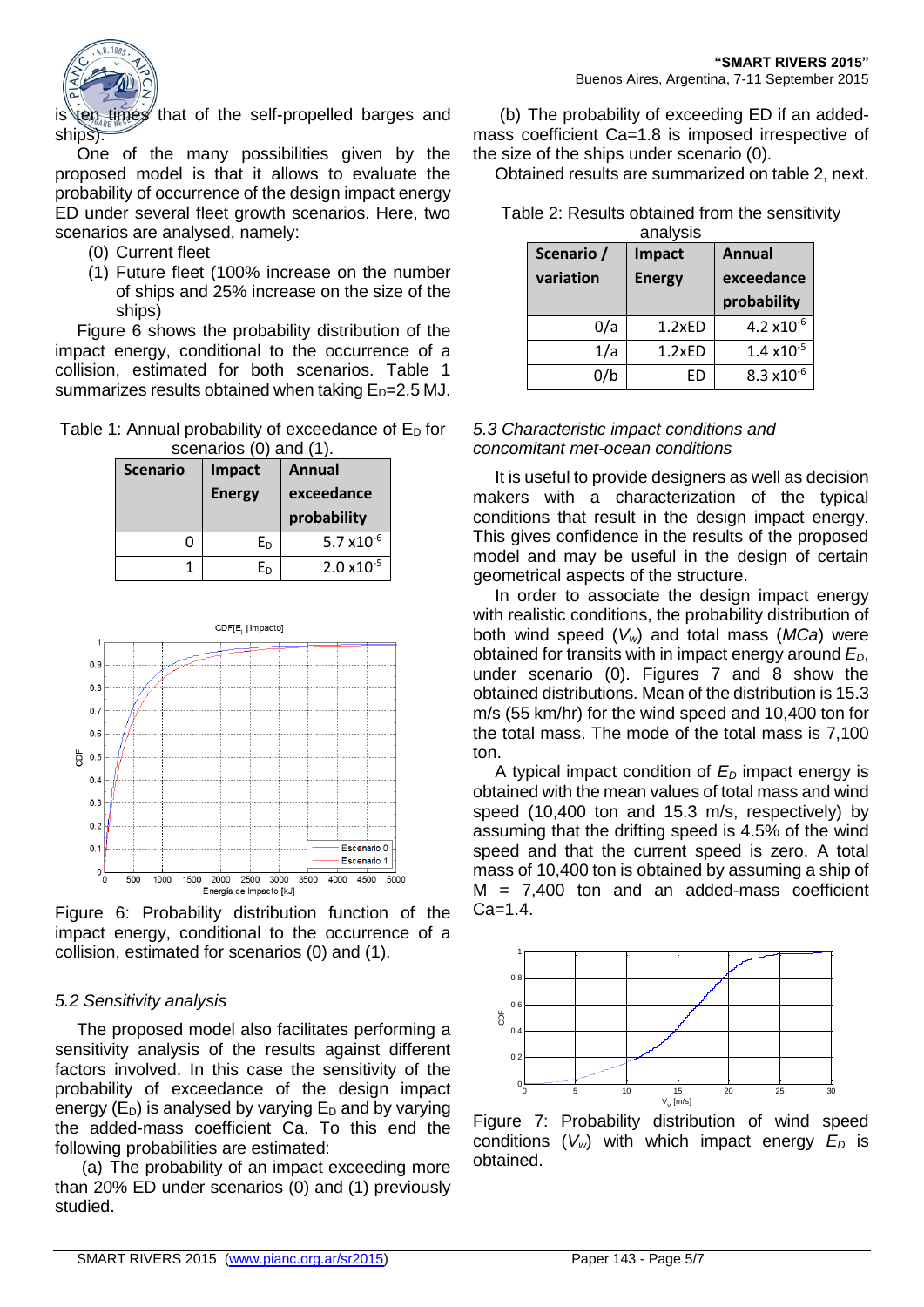

Figure 8: Probability distribution of total mass conditions (*MCa*) with which impact energy  $E_D$  is obtained.

Alternatively, ED is obtained by assuming a ship of total mass of 7,100 ton (mode of the distribution on figure 8), a wind speed of 15.3 m/s (mean value of figure 7), and a drifting speed of 4% of the wind speed plus a current speed of 0.2 m/s. The total mass of 7,100 ton is obtained, for example, if a ship of 5,000 ton is used, along with an added-mass coefficient equal to  $Ca = 1.42$ .

Moreover, by knowing the probability distribution of the wind speeds that results on the design impact energy, it is possible to characterize the met-ocean conditions that are concomitant with the impact, in order to fully define the working conditions required to reify the structure. To this end, the probability distribution of sea level and waves conditional to the wind speed is required.

For example, if the 99% non-exceedance probability wind speed is taken from figure 7 (i.e. 27 m/s), and taking into account that only wind directions from the W to the SE can result in a collision, it is straightforward to use the extreme weather generator described on Solari et al. (2014) in order to obtain the distribution of the sea level (SL) and the significant wave height (Hm0) conditional to the wind speed (figure 9).

# 6 DISCUSSION

The proposed model is a powerful tool not only to determine the impact energy to be used for designing a structure in order to fulfil with the required reliability level, but also to characterize the type of vessel that produces this energy and the met-ocean conditions concomitant with the impact.

However the implementation of the model requires a volume of information that is not always available in the early stages of a project, namely: wind and currents climates (a joint characterization is preferable), expected fleet of vessels in the vicinity of the structure, including dimensions and loads of each ship, probability of loss of control of the ships (machinery breakdown).



Figure 9: Probability distribution of the significant wave height (top) and sea level (bottom), conditional to a wind speed of 27 m/s from directions W to SE, passing by the S.

In so far as that some of the required information is not available, figures included in international and local standards and recommendations may be used, though this implies an increase in the uncertainty of the results when such figures have not been estimated for local conditions.

An advantage of the model is that, in the absence of precise information, it is easy to conduct sensitivity analysis of the results to various parameters. This allows designers and decision makers to gain confidence in the result and, also, facilitates the identification of those parameters that most affect the outcome and therefore deserve greater analysis.

# 7 CONCLUSIONS

The development and implementation of a simulation model based on Monte Carlo techniques to estimate the probability distribution function of the vessel impact energy for a given structure was introduced.

The model enables the designer to more accurately select the impact energy that must be used for the design in order to achieve the reliability level required by standards or recommendations, providing also the set of combinations of ships and environmental conditions that leads to the selected energy.

The proposed model was applied to a case study close to Montevideo Harbour (Uruguay), showing its applicability and usefulness.